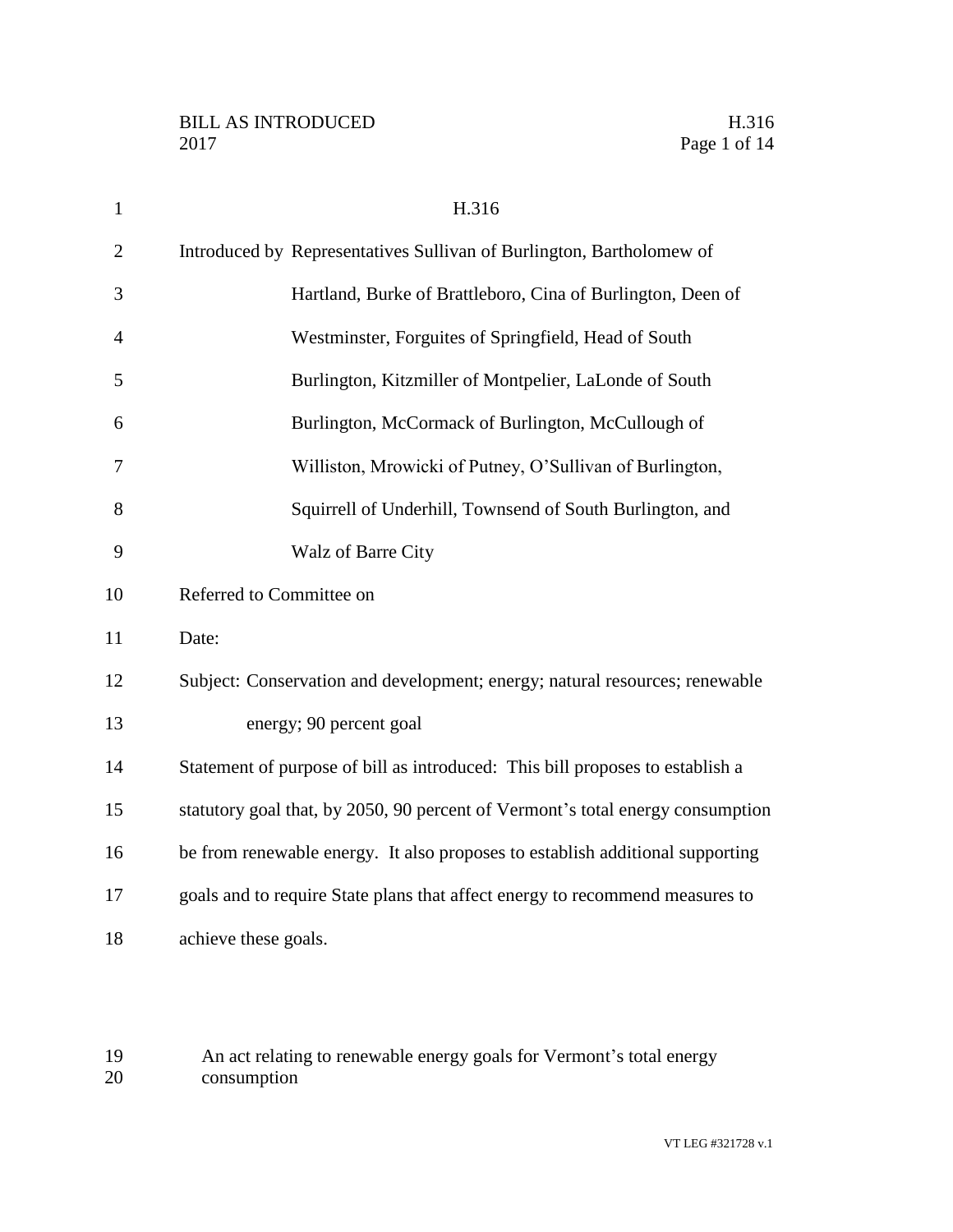| $\mathbf{1}$   | It is hereby enacted by the General Assembly of the State of Vermont:       |
|----------------|-----------------------------------------------------------------------------|
| $\overline{2}$ | *** Designation ***                                                         |
| 3              | Sec. 1. DESIGNATION OF ACT                                                  |
| 4              | This act shall be referred to as the Consolidated Clean Energy Planning and |
| 5              | Economic Opportunity Act.                                                   |
| 6              | *** 90 by 2050 Goal ***                                                     |
| 7              | Sec. 2. 10 V.S.A. § 580 is amended to read:                                 |
| 8              | § 580. 25 BY 25 90 BY 2050 STATE GOAL                                       |
| 9              | (a) $90$ by 2050 goal. It is a goal of the State, by the year 2050, that    |
| 10             | 90 percent of all energy consumed in Vermont be renewable energy.           |
| 11             | (b) Supporting goals. The State establishes the following additional goals  |
| 12             | in support of subsection (a) of this section:                               |
| 13             | (1) by the year 2025, to:                                                   |
| 14             | (A) reduce the total energy consumed in Vermont by 15 percent               |
| 15             | below the total energy consumed in the State in 2015;                       |
| 16             | (B) produce 25 percent of the energy consumed within the State              |
| 17             | through the use of renewable energy sources, particularly from Vermont's    |
| 18             | farms and forests; and                                                      |
| 19             | (C) ensure that each of the following in the State is from renewable        |
| 20             | energy:                                                                     |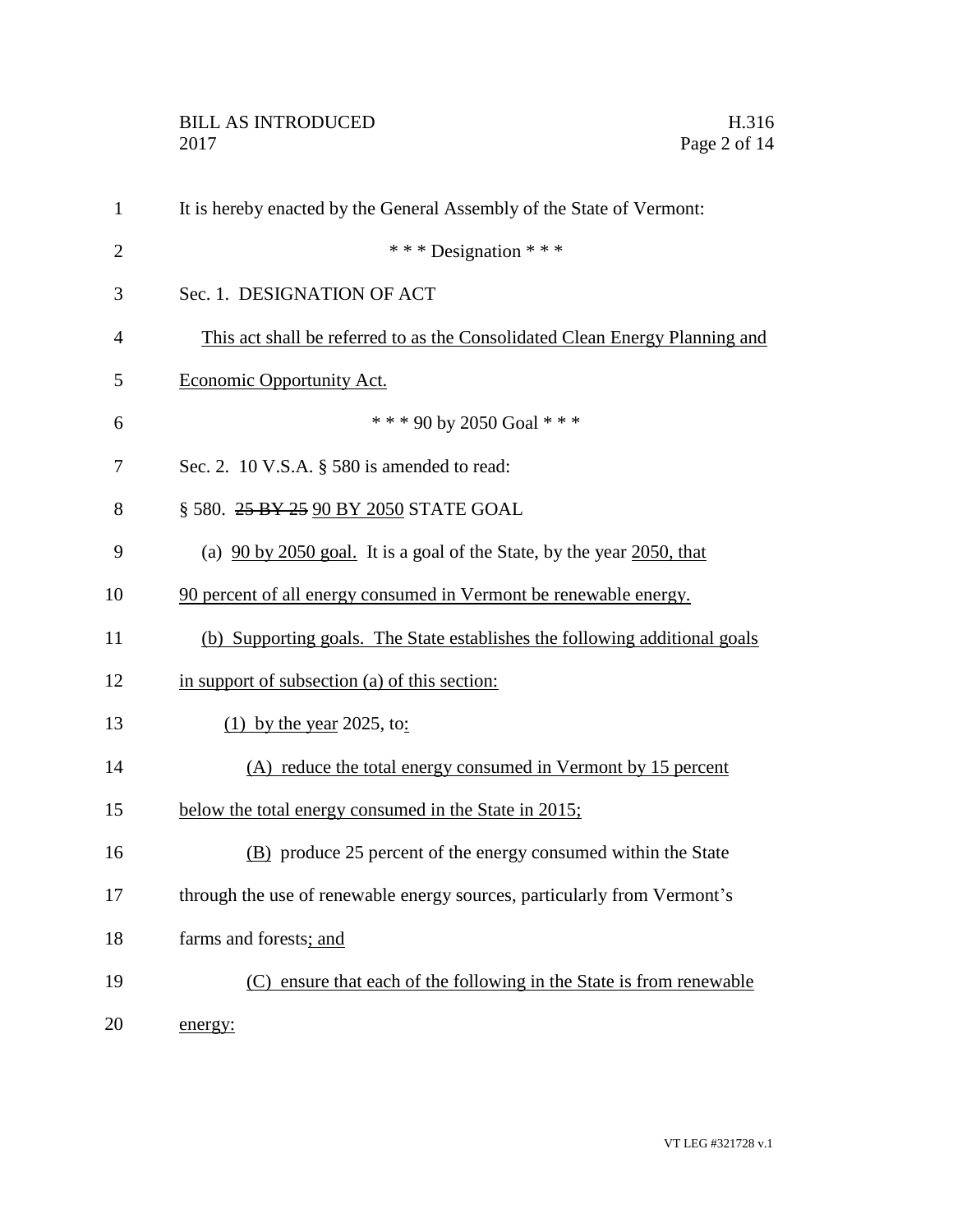| $\mathbf{1}$   | (i) 10 percent of all energy consumed for transportation                       |
|----------------|--------------------------------------------------------------------------------|
| $\overline{2}$ | purposes; and                                                                  |
| 3              | (ii) 30 percent of all energy consumed in buildings, including                 |
| $\overline{4}$ | heating and cooling;                                                           |
| 5              | (2) by the year 2035, to supply 40 percent of all energy consumed in           |
| 6              | Vermont from renewable energy; and                                             |
| 7              | (3) by the year 2050, to reduce the total energy consumed in Vermont           |
| 8              | by at least one-third below the total energy consumed in the State in 2015.    |
| 9              | (c) Renewable Energy Standard. The requirements of the Renewable               |
| 10             | Energy Standard set forth in 30 V.S.A. §§ 8004 and 8005 are incorporated in    |
| 11             | support of achieving subsection (a) of this section.                           |
| 12             | (d) State planning and implementation. Each of the following shall plan        |
| 13             | for the achievement of the goals of this section, recommend specific           |
| 14             | implementation measures to demonstrate incremental progress to achieve these   |
| 15             | goals, and report on the progress made and actions taken to achieve the goals: |
| 16             | each State Comprehensive Energy Plan and Plan update issued by                 |
| 17             | the Commissioner of Public Service pursuant to 30 V.S.A. § 202b;               |
| 18             | (2) each long-range transportation systems plan and annual                     |
| 19             | transportation program developed by the Secretary of Transportation pursuant   |
| 20             | to 19 V.S.A. chapter 1; and                                                    |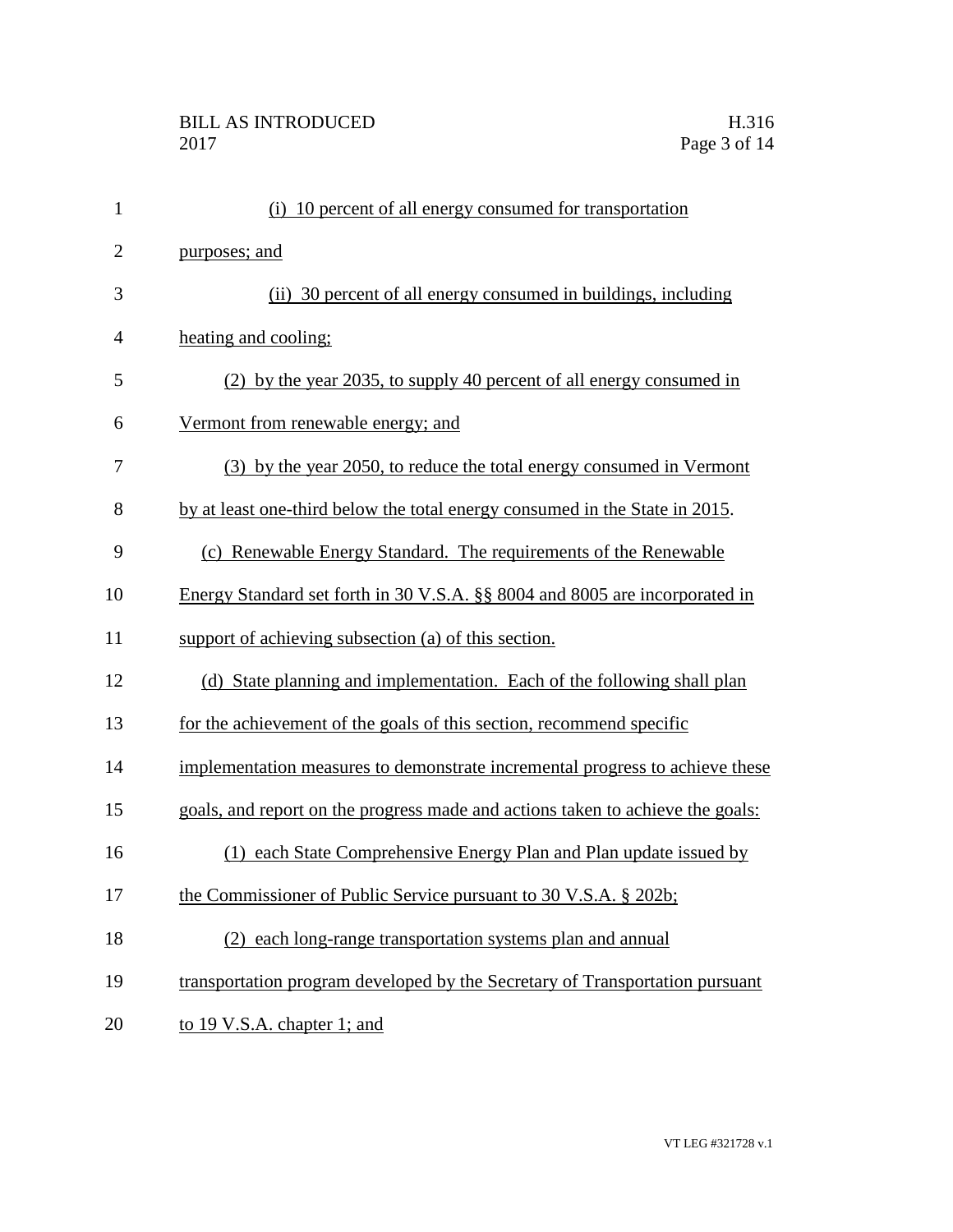| $\mathbf{1}$   | (3) each State agency energy plan adopted by the Secretary of                       |
|----------------|-------------------------------------------------------------------------------------|
| $\overline{2}$ | Administration pursuant to 3 V.S.A. § 2291.                                         |
| 3              | (b)(e) Agriculture; forestry; plan. By no later than On or before                   |
| $\overline{4}$ | January 15, 2009 2018, the Secretary of Agriculture, Food and Markets, in           |
| 5              | consultation with the Commissioner of Public Service and the Commissioner           |
| 6              | of Forests, Parks and Recreation, shall present to the Senate Committees on         |
| 7              | Agriculture and on Natural Resources and Energy and the House Committees            |
| 8              | on Agriculture and Forestry and on Energy and Technology of the General             |
| 9              | Assembly a plan for attaining this the goal set forth in subdivision $(b)(1)(B)$ of |
| 10             | this section. This plan may be submitted as an update to a previously filed         |
| 11             | plan to achieve the same goal. Plan Following this 2018 submittal, plan             |
| 12             | updates shall be presented no less frequently than every three years third          |
| 13             | January 15 thereafter through 2024, and a progress report shall be due annually     |
| 14             | on January 15, with the final progress report due on January 15, 2025. The          |
| 15             | provisions of 2 V.S.A. § 20(d) shall not apply to the plans and reports required    |
| 16             | by this subsection.                                                                 |
| 17             | (e) By no later than January 15, 2009, the Department of Public Service             |
| 18             | shall present to the legislative committees on Natural Resources and Energy an      |
| 19             | updated comprehensive energy plan which shall give due consideration to the         |
| 20             | public engagement process required under 30 V.S.A. § 254 and under 2006             |
| 21             | Acts and Resolves No. 208, Sec. 2. By that time, the Department of Public           |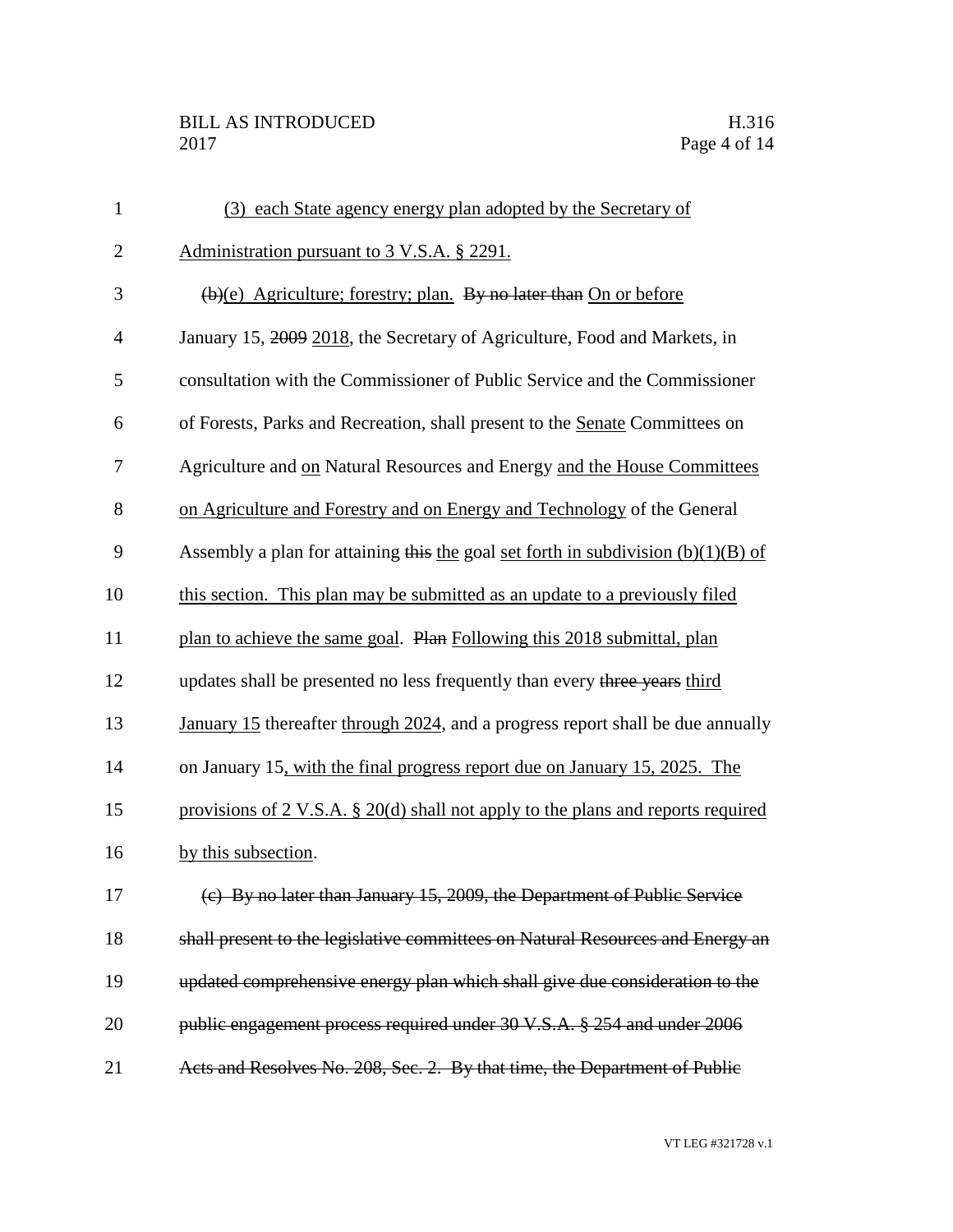| $\mathbf{1}$   | Service shall incorporate plans adopted under this section into the state   |
|----------------|-----------------------------------------------------------------------------|
| $\overline{2}$ | comprehensive energy plan adopted under 30 V.S.A. § 202b.                   |
| 3              | (f) Stationary sources. Under authority of this chapter, the Secretary of   |
| 4              | Natural Resources shall encourage or require stationary sources of air      |
| 5              | contaminants to increase the efficiency of their energy consumption or use  |
| 6              | renewable energy, or both, if such increase or use will reduce the source's |
| 7              | emissions of air contaminants, including greenhouse gases, and is not       |
| 8              | inconsistent with the Clean Air Act, 42 U.S.C. chapter 85.                  |
| 9              | (g) Action; coordination.                                                   |
| 10             | (1) The following shall take action to implement this section and           |
| 11             | coordinate in its implementation:                                           |
| 12             | (A) the Secretaries of Administration; of Agriculture, Food and             |
| 13             | Markets; of Natural Resources; and of Transportation; and                   |
| 14             | (B) the Commissioners of Buildings and General Services and of              |
| 15             | Public Service.                                                             |
| 16             | (2) These secretaries and commissioners may use a body established by       |
| 17             | Executive Order, such as a climate cabinet, to accomplish the coordination  |
| 18             | required by this subsection, provided that each of them is a member of the  |
| 19             | body.                                                                       |
| 20             | (h) Definition. In this section, "renewable energy" has the same meaning    |
| 21             | as under 30 V.S.A. § 8002.                                                  |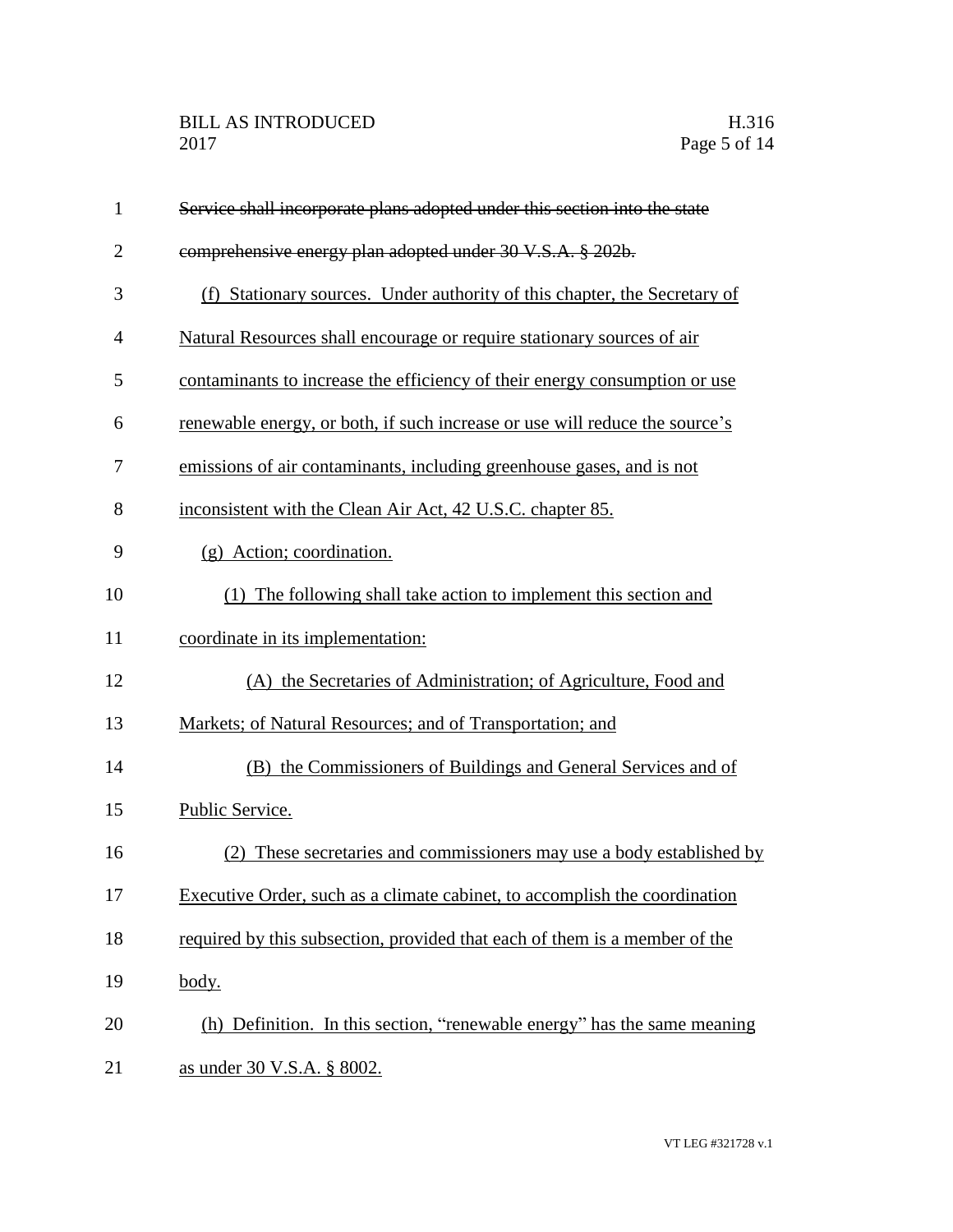## BILL AS INTRODUCED H.316<br>2017 Page 6 of 14

| $\mathbf{1}$   | *** Amendments to Planning and Efficiency Statutes ***                       |
|----------------|------------------------------------------------------------------------------|
| $\overline{2}$ | Sec. 3. 24 V.S.A. $\S$ 4352(c) is amended to read:                           |
| 3              | (c) Enhanced energy planning; requirements. To obtain an affirmative         |
| $\overline{4}$ | determination of energy compliance under this section, a plan must:          |
| 5              | * * *                                                                        |
| 6              | (3) be consistent with the following, with consistency determined in the     |
| $\tau$         | manner described under subdivision $4302(f)(1)$ of this title:               |
| 8              | (A) Vermont's greenhouse gas reduction goals under 10 V.S.A.                 |
| 9              | § 578(a);                                                                    |
| 10             | (B) Vermont's 25 by 25 90 by 2050 goal for renewable energy under            |
| 11             | 10 V.S.A. § 580 and the supporting goals set forth in that section;          |
| 12             | (C) Vermont's building efficiency goals under 10 V.S.A. § 581;               |
| 13             | (D) State energy policy under 30 V.S.A. § 202a and the                       |
| 14             | recommendations for regional and municipal energy planning pertaining to the |
| 15             | efficient use of energy and the siting and development of renewable energy   |
| 16             | resources contained in the State energy plans adopted pursuant to 30 V.S.A.  |
| 17             | §§ 202 and 202b (State energy plans); and                                    |
| 18             | (E) the distributed renewable generation and energy transformation           |
| 19             | categories of resources to meet the requirements of the Renewable Energy     |
| 20             | Standard under 30 V.S.A. §§ 8004 and 8005; and                               |
| 21             | * * *                                                                        |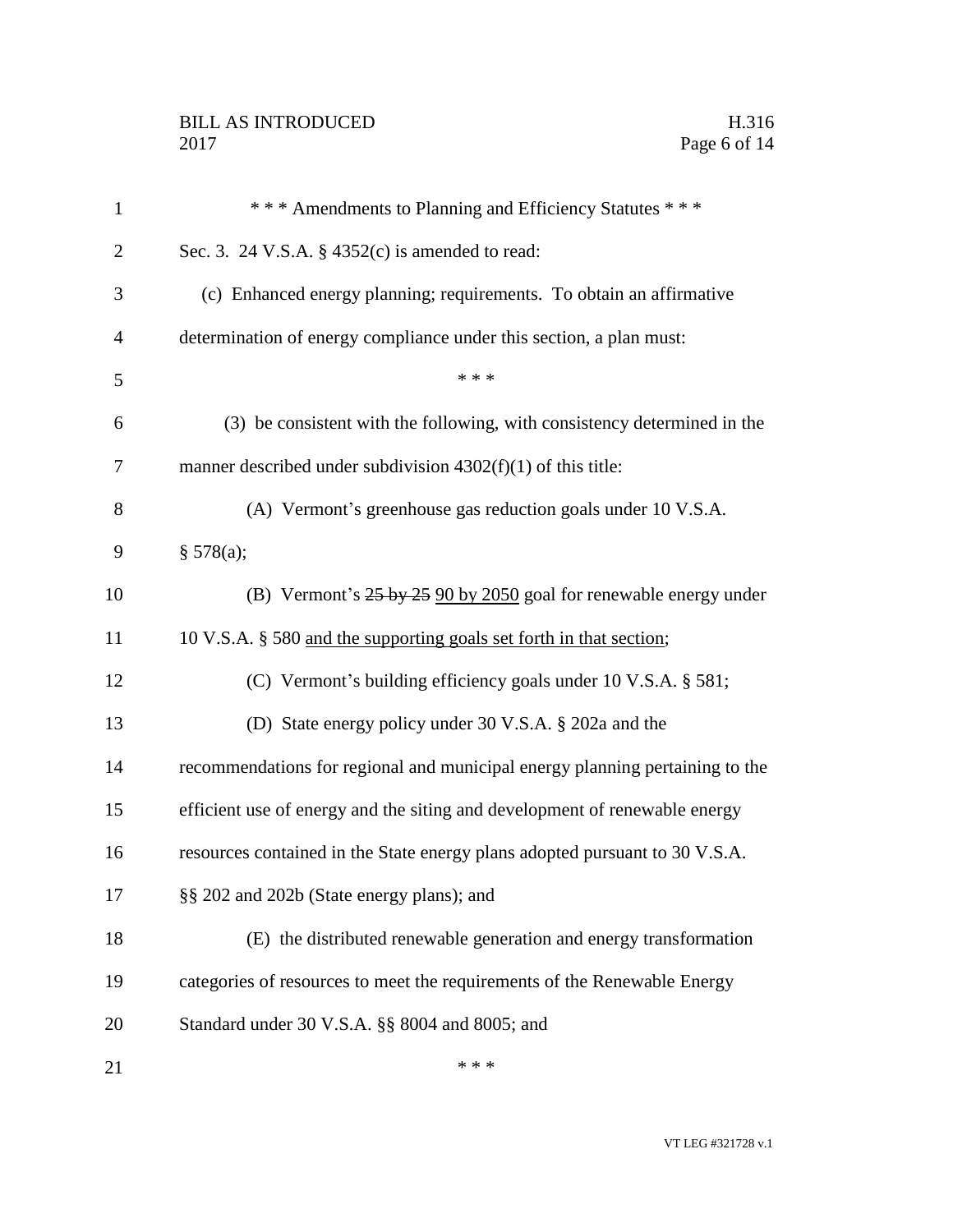| $\mathbf{1}$   | Sec. 4. 30 V.S.A. § 202b is amended to read:                                              |
|----------------|-------------------------------------------------------------------------------------------|
| $\overline{2}$ | § 202b. STATE COMPREHENSIVE ENERGY PLAN                                                   |
| 3              | (a) The Department of Public Service, in conjunction with other State                     |
| $\overline{4}$ | agencies designated by the Governor, shall prepare a State Comprehensive                  |
| 5              | Energy Plan covering at least a 20-year period. The Plan shall seek to                    |
| 6              | implement the State energy policy set forth in section 202a of this title and to          |
| 7              | achieve the goals set forth in 10 V.S.A. $\S$ 580, and shall be consistent with the       |
| 8              | relevant goals of 24 V.S.A. § 4302. The Plan shall include:                               |
| 9              | (1) a comprehensive analysis and projections regarding the use, cost,                     |
| 10             | supply, and environmental effects of all forms of energy resources used within            |
| 11             | Vermont;                                                                                  |
| 12             | (2) the content required by 10 V.S.A. $\S$ 580;                                           |
| 13             | (3) recommendations for State implementation actions, regulation,                         |
| 14             | legislation, and other public and private action to carry out the Comprehensive           |
| 15             | Energy Plan; and                                                                          |
| 16             | $\left(\frac{3}{4}\right)$ recommendations for regional and municipal energy planning and |
| 17             | standards for issuing a determination of energy compliance pursuant to                    |
| 18             | 24 V.S.A. § 4352.                                                                         |
| 19             | * * *                                                                                     |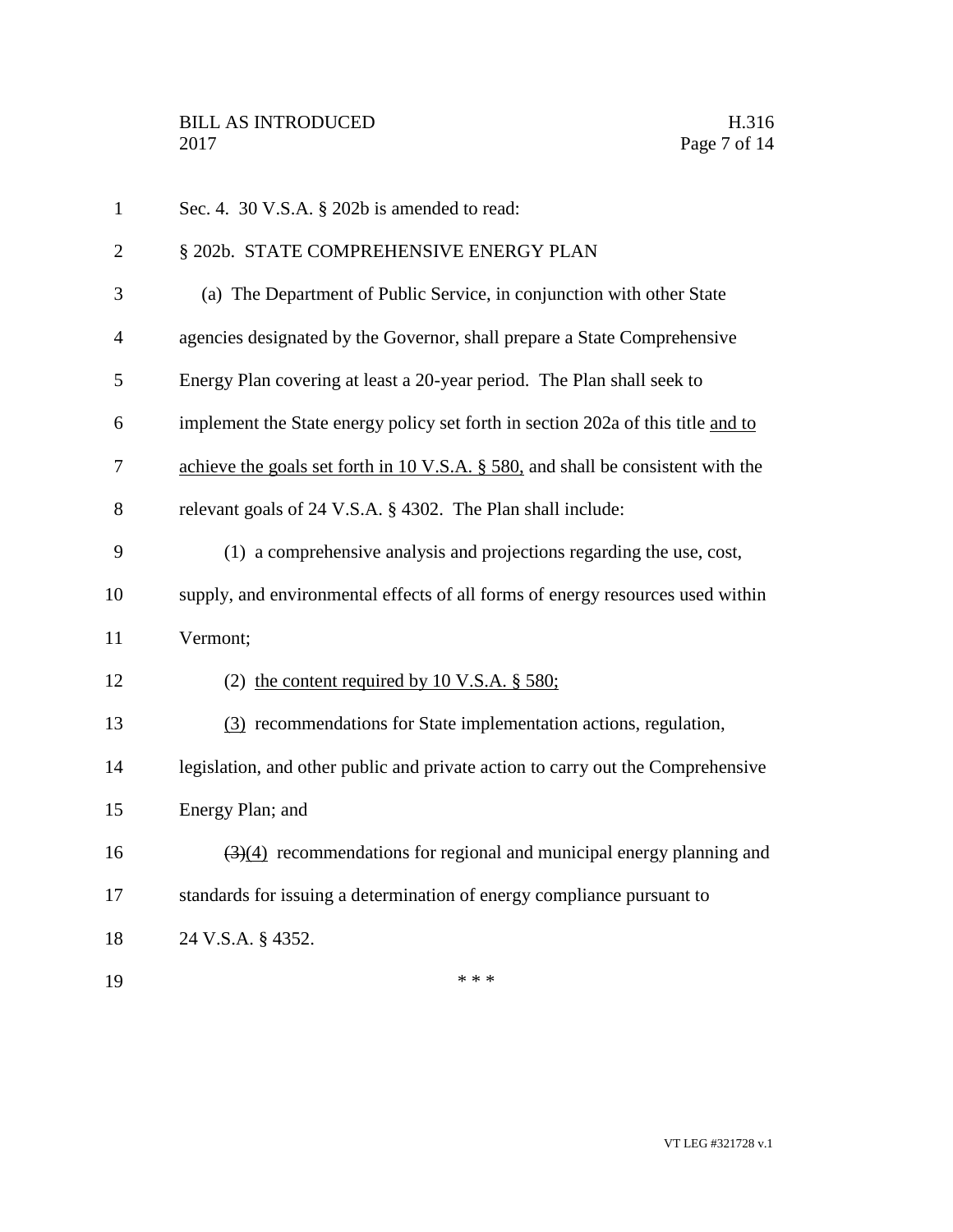| $\mathbf{1}$   | Sec. 5. 30 V.S.A.§ 209(f) is amended to read:                                   |
|----------------|---------------------------------------------------------------------------------|
| $\overline{2}$ | (f) Goals and criteria; all energy efficiency programs. With respect to all     |
| 3              | energy efficiency programs approved under this section, the Board shall:        |
| $\overline{4}$ | * * *                                                                           |
| 5              | (15) Ensure that the energy efficiency programs implemented under this          |
| 6              | section are designed to make continuous and proportional progress toward        |
| 7              | attaining the goals established in 10 V.S.A. § 580 for reduction in energy use, |
| 8              | and toward the overall State building efficiency goals established by 10 V.S.A. |
| 9              | § 581, by promoting all forms of energy end-use efficiency and comprehensive    |
| 10             | sustainable building design.                                                    |
| 11             | Sec. 6. 30 V.S.A. § 218c is amended to read:                                    |
| 12             | § 218c. LEAST-COST INTEGRATED PLANNING                                          |
| 13             | * * *                                                                           |
| 14             | (b) Each regulated electric or gas company shall prepare and implement a        |
| 15             | least-cost integrated plan for the provision of energy services to its Vermont  |
| 16             | customers. At least every third year on a schedule directed by the Public       |
| 17             | Service Board, each such company shall submit a proposed plan to the            |
| 18             | Department of Public Service and the Public Service Board. The Board, after     |
| 19             | notice and opportunity for hearing, may approve a company's least-cost          |
| 20             | integrated plan if it determines that the company's plan complies with the      |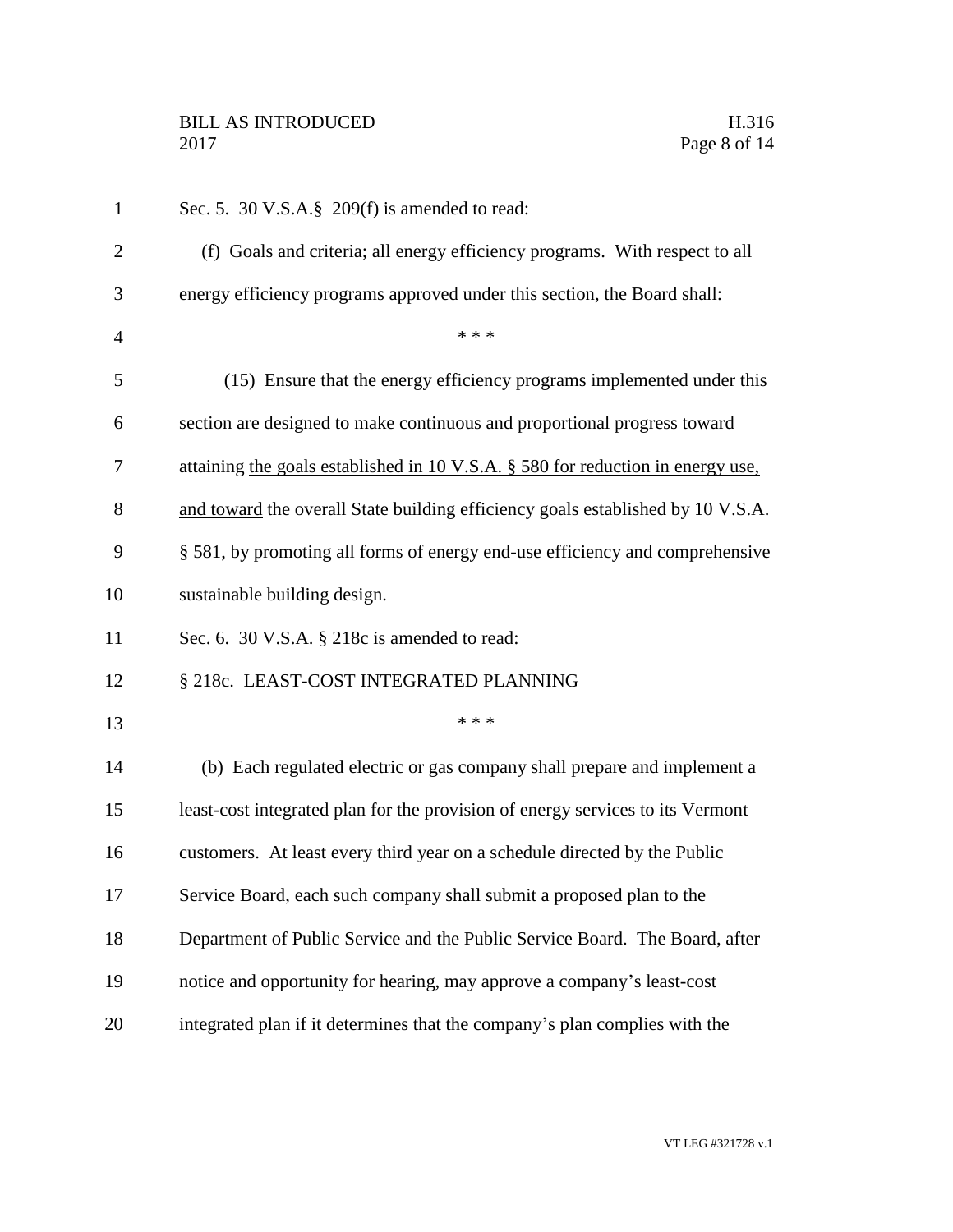## BILL AS INTRODUCED H.316 Page 9 of 14

| $\mathbf{1}$   | requirements of subdivision $(a)(1)$ of this section and of sections 8004 and       |
|----------------|-------------------------------------------------------------------------------------|
| $\overline{2}$ | 8005 of this title and the goals of 10 V.S.A. $\S$ 580.                             |
| 3              | * * *                                                                               |
| $\overline{4}$ | Sec. 7. 19 V.S.A. § 10b is amended to read:                                         |
| 5              | § 10b. STATEMENT OF POLICY; GENERAL                                                 |
| 6              | (a) The Agency shall be the responsible agency of the State for the                 |
| 7              | development of transportation policy. It shall develop a mission statement to       |
| 8              | reflect:                                                                            |
| 9              | (1) that State transportation policy shall be to encompass, coordinate,             |
| 10             | and integrate all modes of transportation and to consider "complete streets"        |
| 11             | principles, which are principles of safety and accommodation of all                 |
| 12             | transportation system users, regardless of age, ability, or modal preference; and   |
| 13             | (2) the need for transportation projects that will improve the State's              |
| 14             | economic infrastructure and advance the goals set forth in 10 V.S.A. § 580, as      |
| 15             | well as the use of resources in efficient, coordinated, integrated, cost-effective, |
| 16             | and environmentally sound ways.                                                     |
| 17             | (b) The Agency shall coordinate planning and education efforts with those           |
| 18             | of the Vermont Climate Change Oversight Committee and those of local and            |
| 19             | regional planning entities:                                                         |
| 20             | $(1)$ to assure ensure that the transportation system as a whole is                 |
| 21             | integrated, that access to the transportation system as a whole is integrated, and  |
|                |                                                                                     |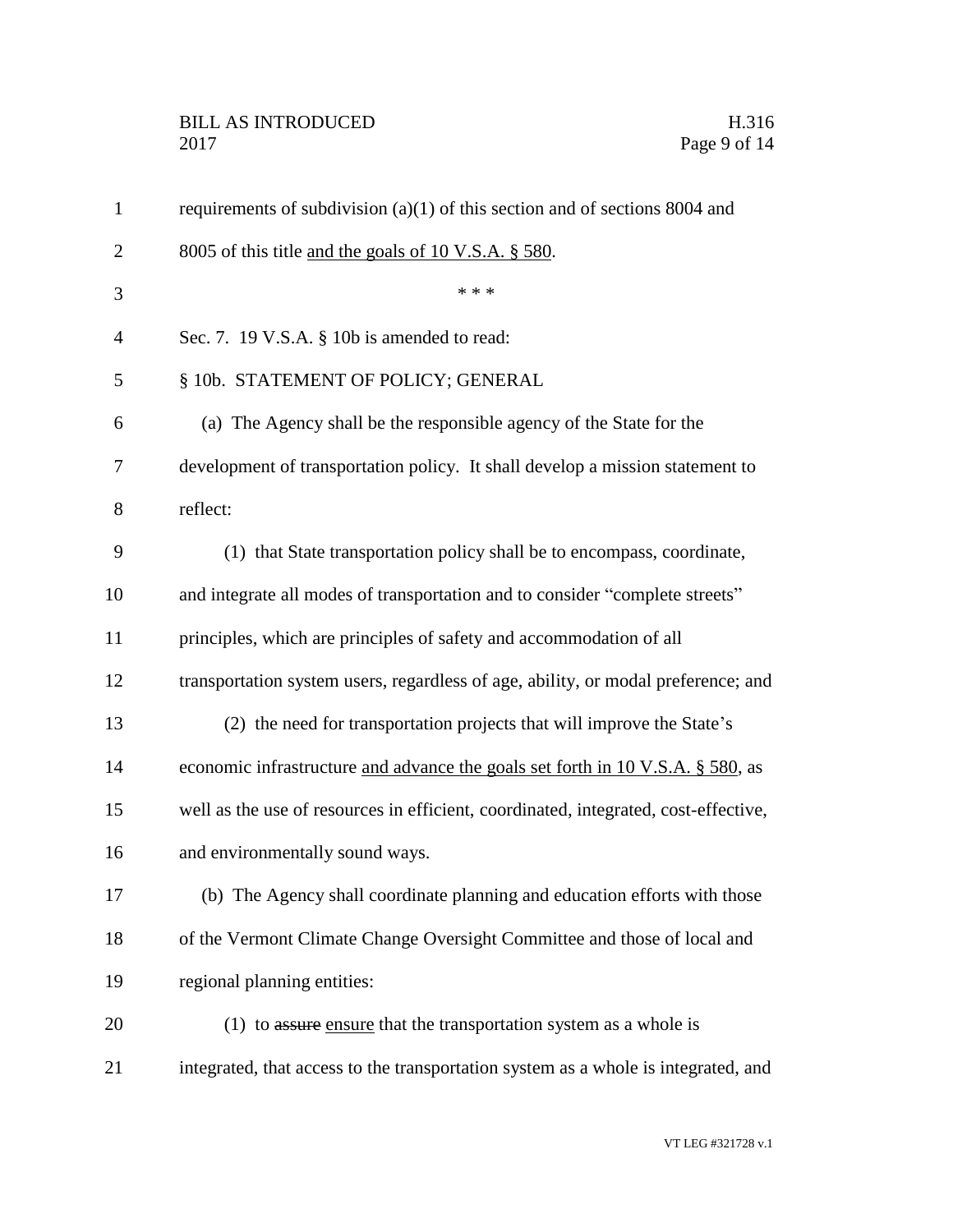| $\mathbf{1}$   | that statewide, local, and regional conservation and efficiency opportunities   |
|----------------|---------------------------------------------------------------------------------|
| $\overline{2}$ | and practices are integrated; and                                               |
| 3              | (2) to support employer or local or regional government-led                     |
| $\overline{4}$ | conservation, efficiency, rideshare, and bicycle programs and other innovative  |
| 5              | transportation advances, especially employer-based incentives.                  |
| 6              | (c) In developing the State's annual Transportation Program, the Agency         |
| 7              | shall, consistent with the planning goals listed in 24 V.S.A. § 4302 as amended |
| 8              | by 1988 Acts and Resolves No. 200 and with appropriate consideration to         |
| 9              | local, regional, and State agency plans:                                        |
| 10             | (1) Develop or incorporate designs that provide integrated, safe, and           |
| 11             | efficient transportation and that are consistent with the goals set forth in    |
| 12             | <u>10 V.S.A. § 580</u> .                                                        |
| 13             | * * *                                                                           |
| 14             | Sec. 8. 19 V.S.A. § 10i is amended to read:                                     |
| 15             | § 10i. TRANSPORTATION PLANNING PROCESS                                          |
| 16             | (a) Long-range systems plan. The agency Agency shall establish and              |
| 17             | implement a planning process through the adoption of a long-range               |
| 18             | multi-modal systems plan integrating all modes of transportation. The           |
| 19             | long-range multi-modal systems plan shall be based upon agency Agency           |
| 20             | transportation policy developed under section 10b of this title, other policies |
| 21             | approved by the legislature General Assembly such as the goals set forth in     |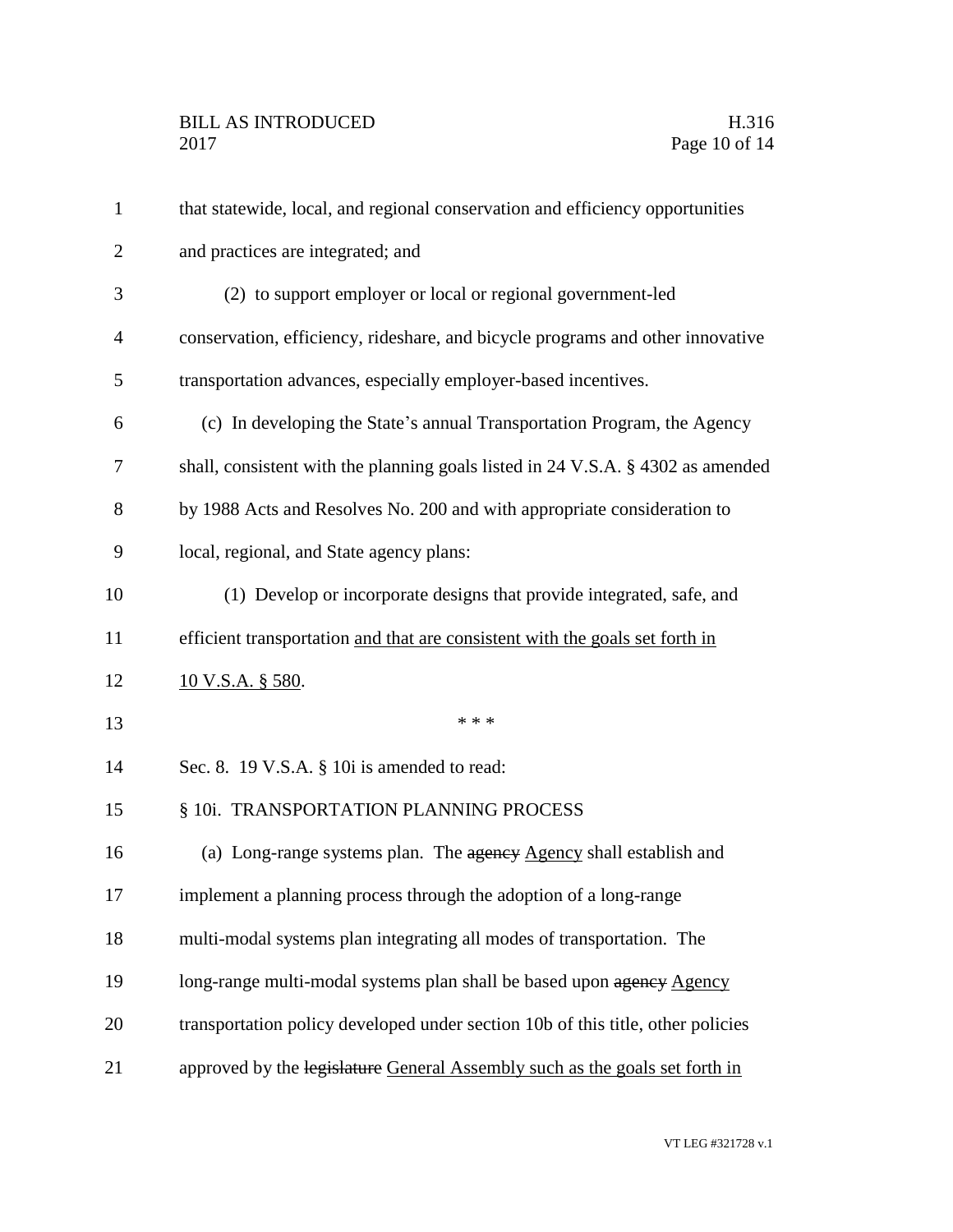| $\mathbf{1}$   | 10 V.S.A. § 580, agency goals, mission, and objectives, and demographic and         |
|----------------|-------------------------------------------------------------------------------------|
| $\mathfrak{2}$ | travel forecasts, design standards, performance criteria, and funding               |
| 3              | availability. The long-range systems plan shall be developed with participation     |
| $\overline{4}$ | of the public, local, and regional governmental entities, and pursuant to the       |
| 5              | planning goals and processes set forth in 1988 Acts and Resolves No. 200 of         |
| 6              | the Acts of the 1987 Adj. Sess. (1988). The plan shall contain the content          |
| 7              | required by 10 V.S.A. § 580.                                                        |
| 8              | * * *                                                                               |
| 9              | (c) Transportation program. The transportation program shall be developed           |
| 10             | in a fiscally responsible manner to accomplish the following objectives:            |
| 11             | (1) Managing managing, maintaining, and improving the state's State's               |
| 12             | existing transportation infrastructure to provide capacity, safety, and flexibility |
| 13             | in the most cost-effective and efficient manner.;                                   |
| 14             | (2) <del>Developing</del> developing an integrated transportation system that       |
| 15             | provides Vermonters with transportation choices.:                                   |
| 16             | (3) Strengthening strengthening the economy, protecting the quality of              |
| 17             | the natural environment, and improving Vermonters' quality of life; and             |
| 18             | (4) achieving the goals of 10 V.S.A. $\S$ 580.                                      |
| 19             | * * *                                                                               |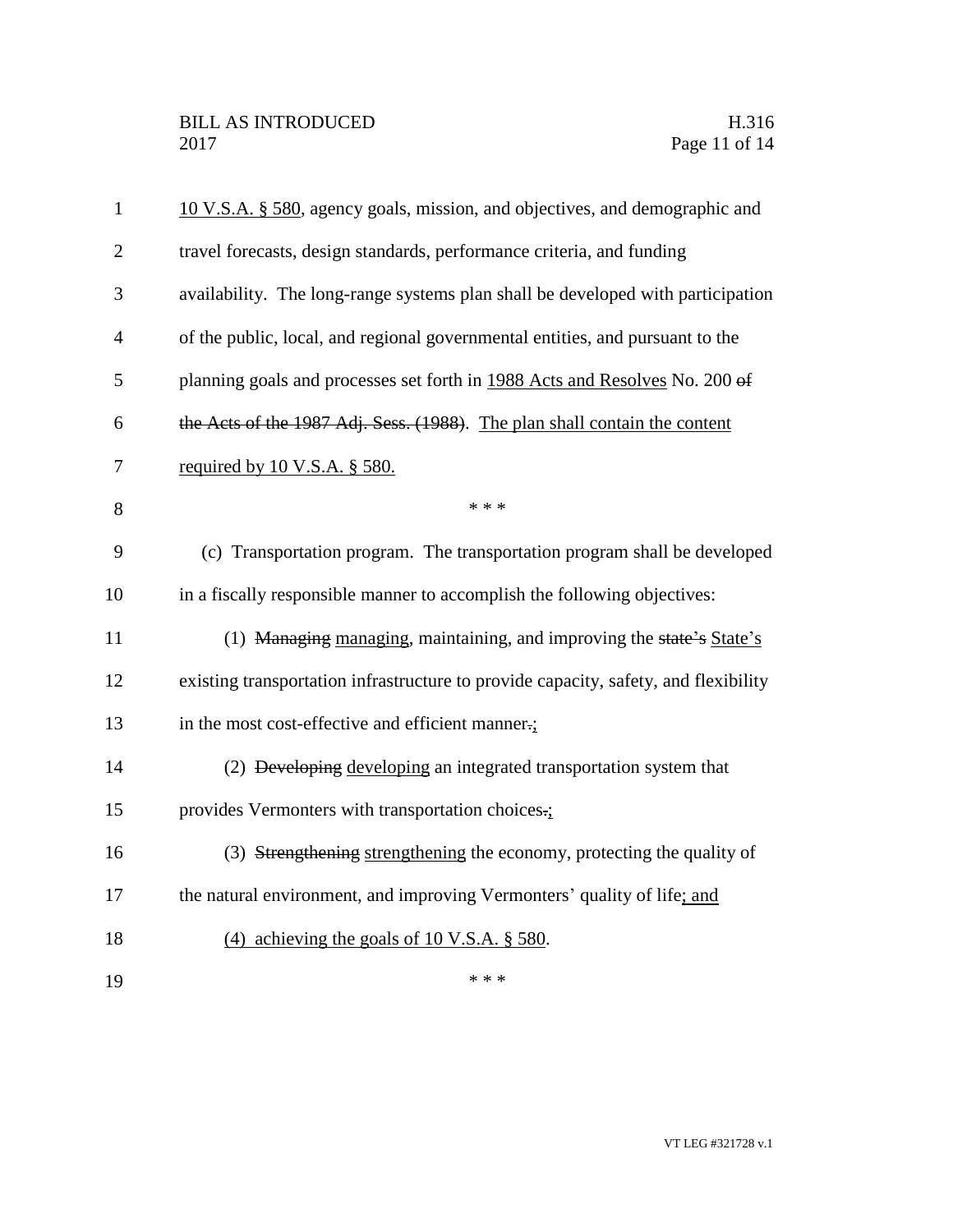| $\mathbf{1}$   | Sec. 9. 3 V.S.A. § 2291 is amended to read:                                           |
|----------------|---------------------------------------------------------------------------------------|
| $\overline{2}$ | § 2291. STATE AGENCY ENERGY PLAN                                                      |
| 3              | * * *                                                                                 |
| $\overline{4}$ | (c) The Secretary of Administration with the cooperation of the                       |
| 5              | Commissioners of Public Service and of Buildings and General Services shall           |
| 6              | develop and oversee the implementation of a State Agency Energy Plan for              |
| 7              | State government. The Plan shall be adopted by June 30, 2005, modified as             |
| 8              | necessary, and readopted by the Secretary on or before January 15, 2010 and           |
| 9              | each sixth year subsequent to 2010. The Plan shall contain the content                |
| 10             | required by 10 V.S.A. § 580. The Plan shall accomplish the following                  |
| 11             | objectives and requirements:                                                          |
| 12             | (1) To conserve resources, save energy, and reduce pollution. The Plan                |
| 13             | shall devise strategies to identify to the greatest extent feasible all opportunities |
| 14             | for conservation of resources through environmentally and economically sound          |
| 15             | infrastructure development, purchasing, and fleet management, and                     |
| 16             | investments in renewable energy and energy efficiency available to the State          |
| 17             | which are cost effective on a life-cycle cost basis.                                  |
| 18             | (2) To ensure that the State's own energy consumption meets the                       |
| 19             | percentage goals set forth in 10 V.S.A. § 580.                                        |
| 20             | (3) To consider State policies and operations that affect energy use.                 |
|                |                                                                                       |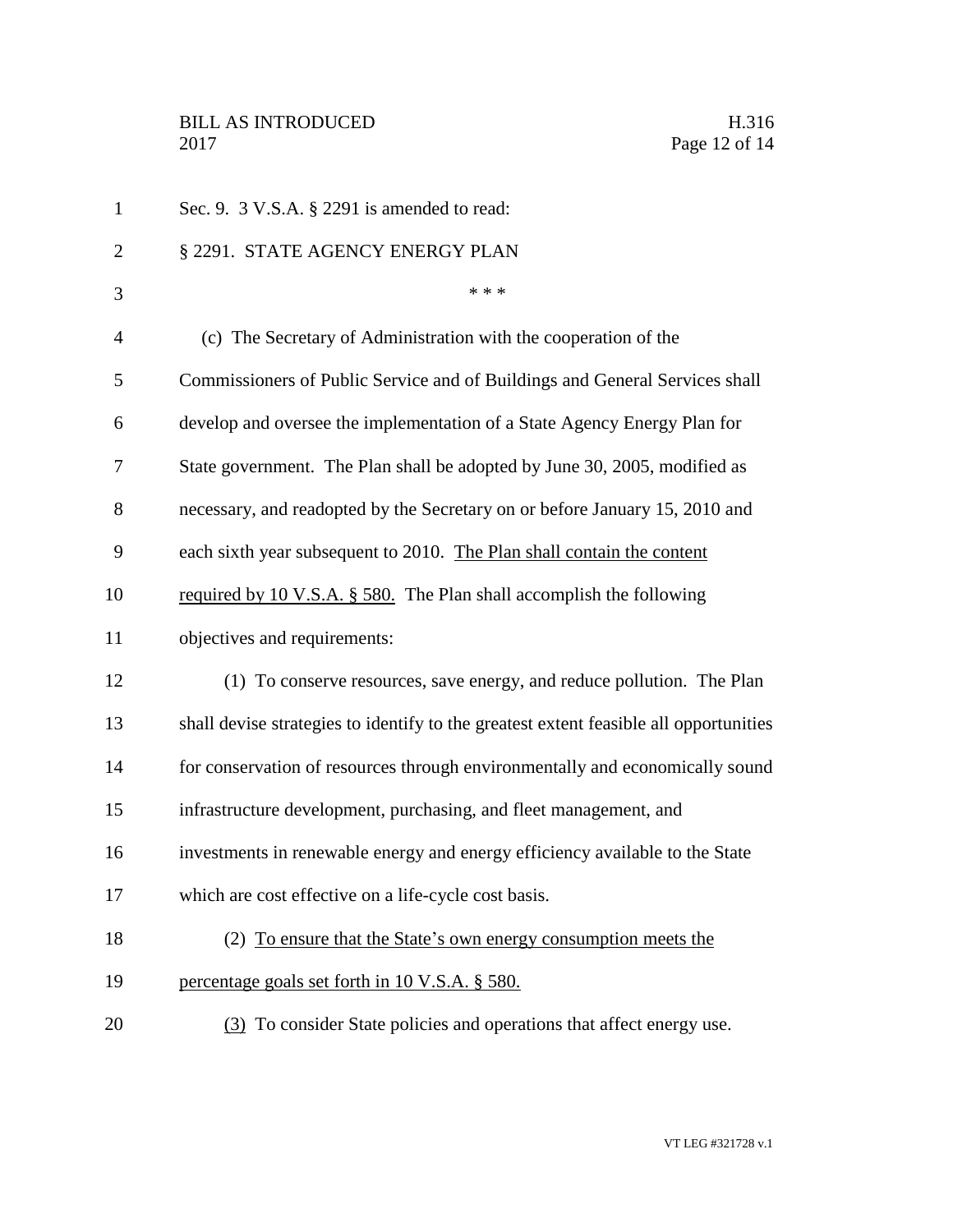## BILL AS INTRODUCED H.316 Page 13 of 14

| $\mathbf{1}$   | $\left(\frac{3}{4}\right)$ To devise a strategy to implement or acquire all prudent     |
|----------------|-----------------------------------------------------------------------------------------|
| $\overline{2}$ | opportunities and investments in as prompt and efficient a manner as possible.          |
| 3              | $(4)(5)$ To include appropriate provisions for monitoring resource and                  |
| $\overline{4}$ | energy use and evaluating the impact of measures undertaken.                            |
| 5              | $\left(\frac{5}{6}\right)$ To identify education, management, and other relevant policy |
| 6              | changes that are a part of the implementation strategy.                                 |
| 7              | $\left(\frac{6}{7}\right)$ To devise a strategy to reduce greenhouse gas emissions. The |
| 8              | Plan shall include steps to encourage more efficient trip planning, to reduce the       |
| 9              | average fuel consumption of the State fleet, to encourage alternatives to               |
| 10             | solo-commuting State employees for commuting and job-related travel, and to             |
| 11             | incorporate conventional hybrid, plug-in hybrid, and battery electric vehicles          |
| 12             | into the State fleet if cost-effective on a life-cycle basis.                           |
| 13             | $(7)(8)$ To provide, where feasible, for the installation of renewable                  |
| 14             | energy systems including solar energy systems, which shall include equipment            |
| 15             | or building design features, or both, designed to attain the optimal mix of             |
| 16             | minimizing solar gain in the summer and maximizing solar gain during the                |
| 17             | winter, as part of the new construction or major renovation of any State                |
| 18             | building. The cost of implementation and installation will be identified as part        |
| 19             | of the budget process presented to the General Assembly.                                |
| 20             | * * *                                                                                   |